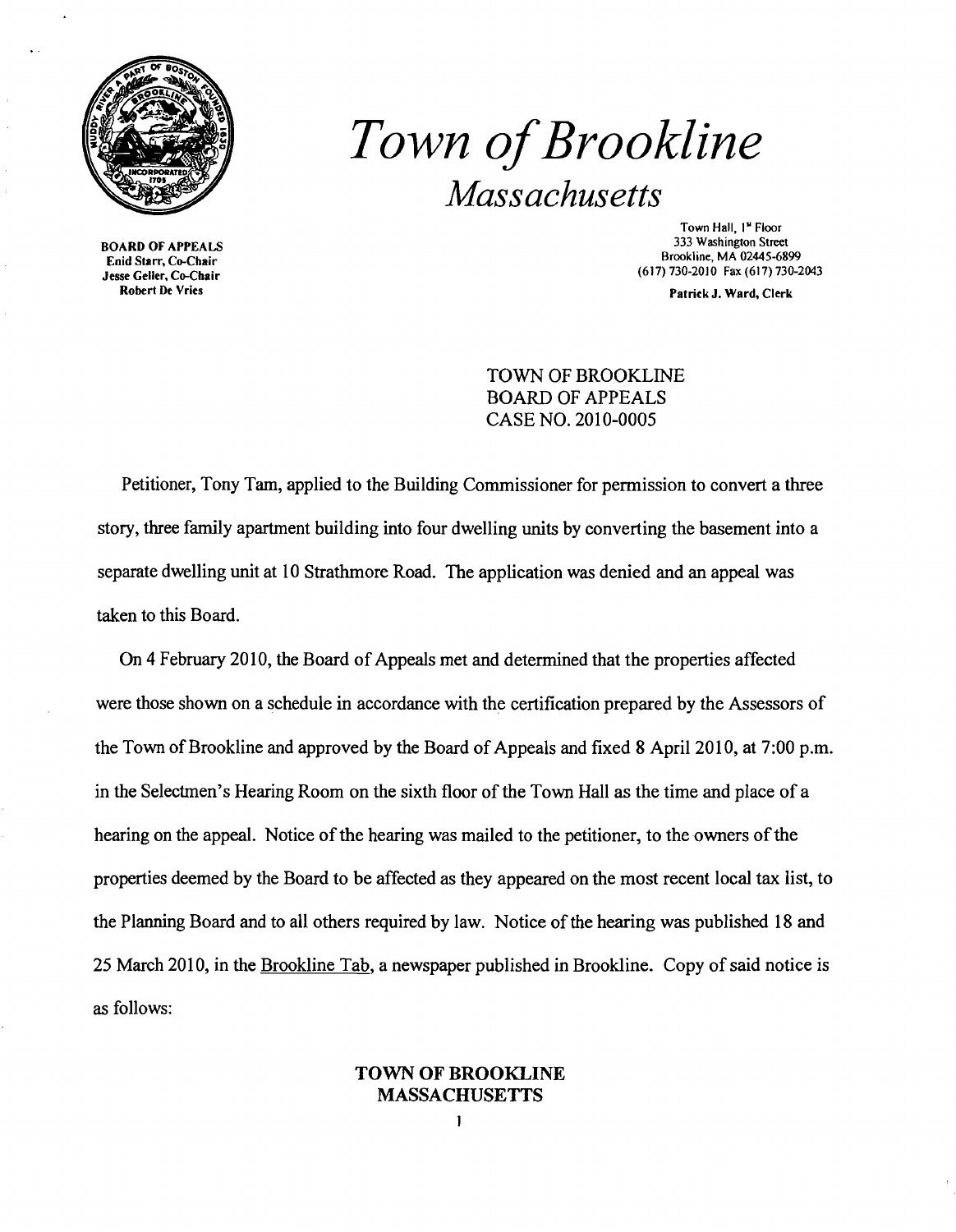#### BOARD OF APPEALS NOTICE OF HEARING

Pursuant to M.G.L., C.39, Sections 23A & 23B, the Board of Appeals will conduct a public hearing to discuss the following case:

Petitioner: Tony Tam Owner: KAI FAIINVESTMENT REALTY LLC Location of Premises: 10 STRATHMORE RD Date of Hearing: Thursday, 8 April 2010 Time of Hearing: 7:00 p.m. Place of Hearing: Selectmen's Hearing Room, 6<sup>th</sup> floor

A public hearing will be held for a variance and/or a special permit from:

- 1) 5.05; Conversions; Special Permit Required.
- 2) 5.09.2.d; Design Review, multiple dwellings, Special Permit Required.
- 3) 5.20; Floor Area Ratio; Variance Required.
- 4) 5.22.3.b.2) Exceptions to Maximum Floor Area Ratio Regulations for Residential Units.
- 5) 5.43; Exceptions to Yard and Setback Regulations, Special Permit Required.
- 6) 5.50; Front Yard Requirements; Variance Required.
- 7) 5.60; Side Yard Requirements; Variance Required.
- 8) 5.63; Accessory Buildings or Structures in Side Yards; Variance Required.
- 9) 5.70; Rear Yard Requirements; Variance Required.
- 10) 5.90; Minimum Landscaped Open Space; Variance Required.
- 11) 5.91; Minimum Usable Open Space; Variance Required.
- 12) 6.01.2.a; General Regulations Applying to Required Off-Street Parking Facilities; Special Permit Required.
- 13) 6.02.1; Table of Off-Street Parking Space Requirements; Variance Required.
- 14) For the Design of All Off-Street Parking Facilities:
	- 6.04.2.a; Variance Required.
	- 6.04.2.b; Variance Required.
	- 6.04.2.c; Variance Required.
	- 6.04.4.f; Variance Required.
	- 6.04.3; Variance Required.
	- 6.04.5.b; Variance Required.
	- 6.04.7; Variance Required.
	- 6.04.12; Special Permit Required.
- 15) 8.02.2; Alteration or Extension; Special Permit Required.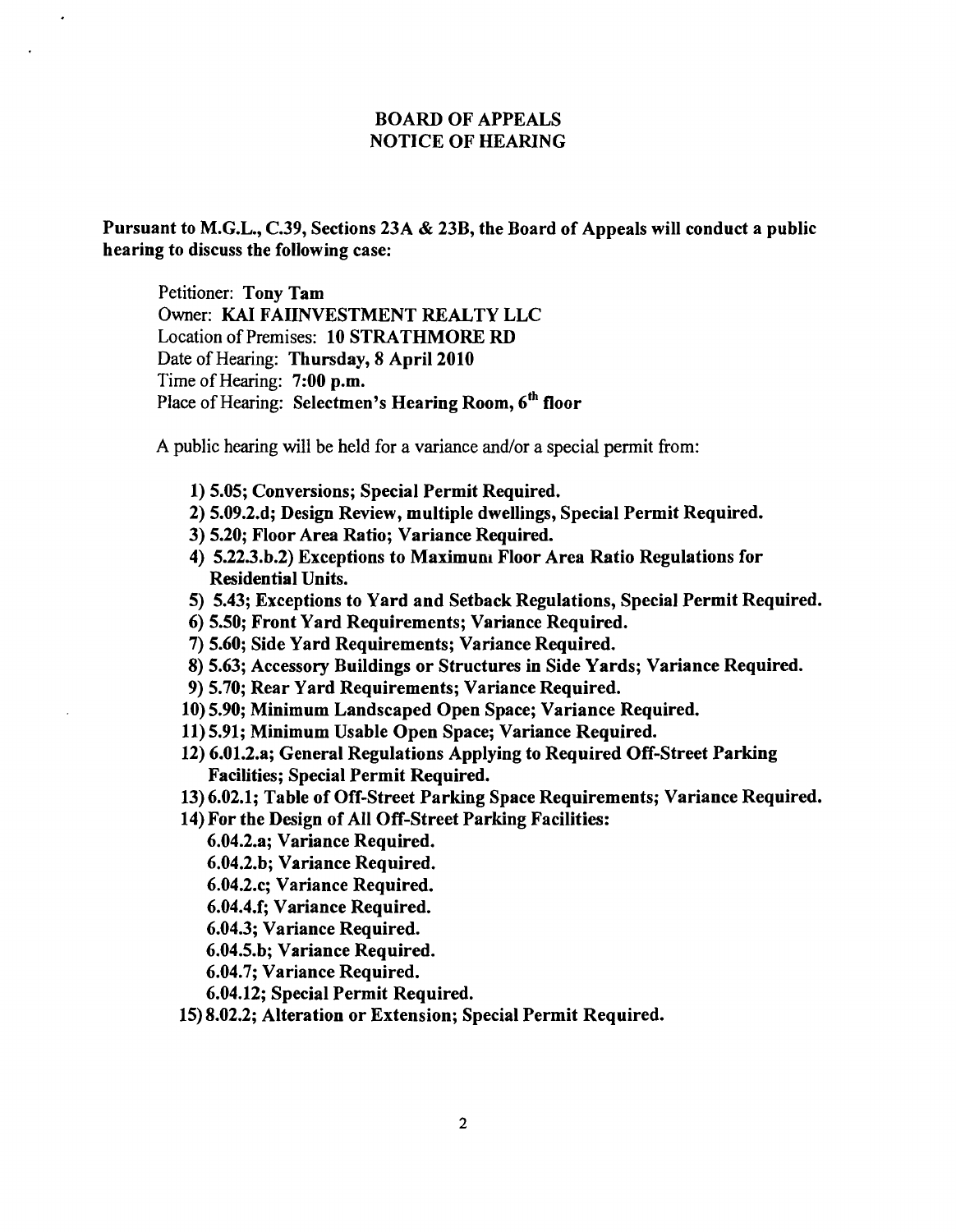of the Zoning By-Law to convert a three story, three family apartment building into four dwelling units by converting the basement into a separate dwelling unit at 10 Strathmore Road. The property located at 1720 BEACON ST., BRKL.

Said premises located in an M-1.5 (apartment house) residential district.

*Hearings, once opened, may be continued by the Chair to a date and time certain. No further notice will be mailed to abutters or advertised in the TAB. Questions regarding whether a hearing has been continued, or the date and time ofany hearing may be directed to the Zoning Administrator at* 617-734-2134 *or check meeting calendar*  at:http://calendars.town.brookline.ma.us/MasterTownCalandar/?FormID=158.

*The Town of Brookline does not discriminate on the basis of disability in admission to, access to, or operations ofits programs, services or activities. Individuals who need auxiliary aids for*  effective communication in programs and services of the Town of Brookline are invited to make *their needs known to the ADA Coordinator, Stephen Bressler, Town of Brookline, 11 Pierce Street, Brookline, MA 02445. Telephone:* (617) *730-2330; TDD* (617) *730-2327.* 

## Enid Starr Jesse Geller Robert De Vries

At the time and place specified in the notice, a public hearing was held by this Board. Present at the hearing was Chairman, Mark Zuroff, and Board Members Jonathan Book and Christopher Hussey. The petitioner was represented by Attorney Scott Gladstone, 1244 Boylston Street, Suite 200, Chestnut Hill, MA, and Fred Lebow of FSL Associates, 18 Shepard Street Brighton, MA.

Mr. Lebow presented the Engineering perspective of the project. He described 10 Strathmore Road as an interior row house in a group of twelve attached three-story, multi-family row-houses. The property is bounded to the rear by the MBTA trolley tracks, and has a common alley in the rear yard that provides vehicular access to the off-street parking for all the row-houses in this strip. Waldstein Playground is at the east end of this block along Clinton Path and the MBTA's Cleveland Circle /Reservoir Yards are on the west end, directly opposite Strathmore Road at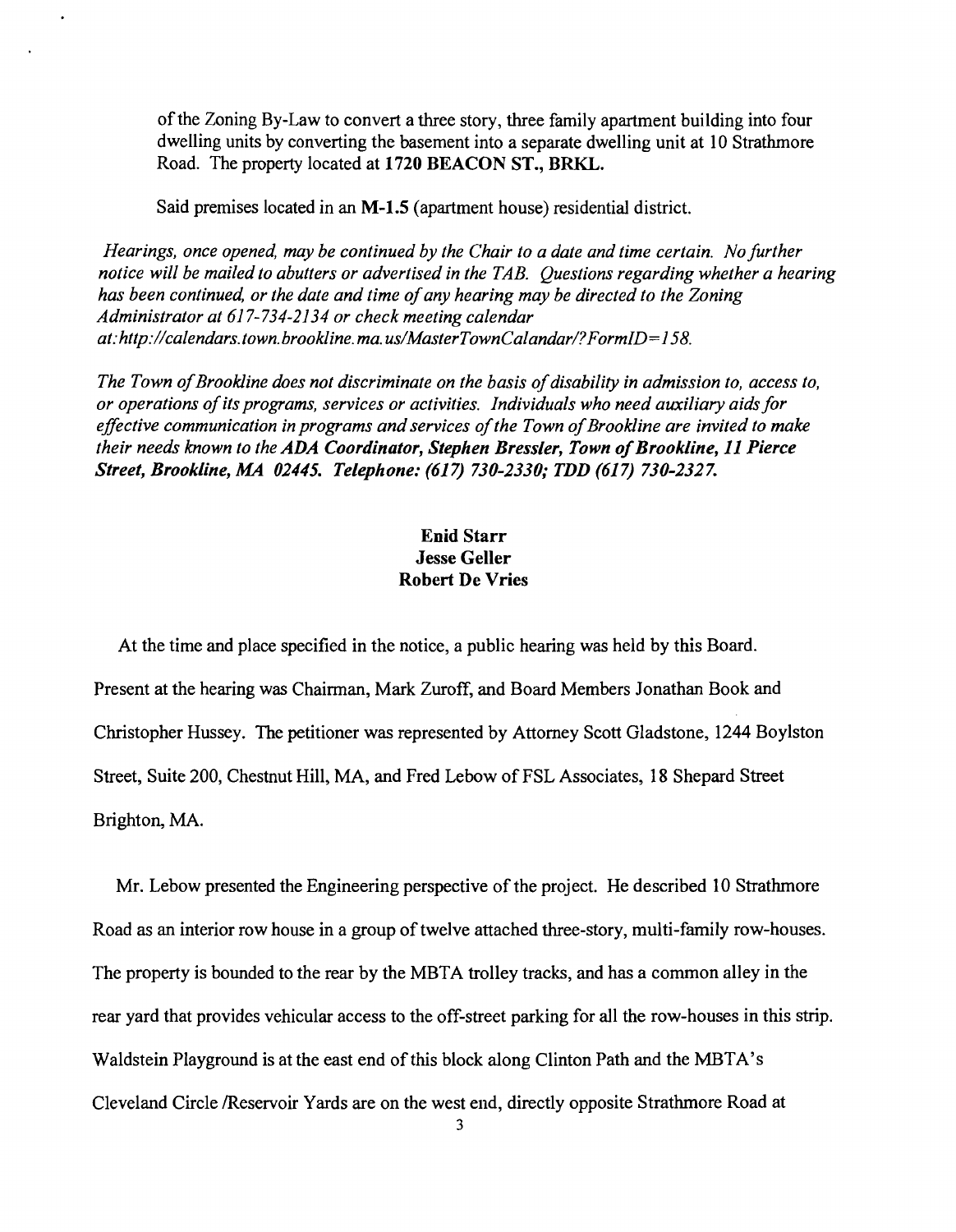Beacon Street. Mr. Lebow said neighboring uses are almost entirely multifamily residential properties.

Mr. Lebow said the petitioner, Kai Fai Investment Realty LLC, proposes to convert this property from three to four apartment units by converting the existing unfinished basement into a 1,610 s.f. two-bedroom apartment. Access to the new basement unit will be provided by an existing stairway in the rear of the building, and a new stairway in the front. There will be some exterior alterations to the building. In the rear yard, the basement unit windows are under the first floor deck. Mr. Lebow said that the petitioner had initially proposed building a 240 s.f. deck atop the building but has since re-thought the idea in deference to potential safety concerns regarding a rooftop decks. He said the petitioner is also proposing to install a stair down to the rear door of the new unit to create a more attractive entry.

Mr. Lebow said the petitioner proposes to reduce the parking available on-site from seven to four. He reported that the location supports fewer spaces that that required under the Zoning By-Law. He reported that four spaces would facilitate entry/exit and would allow the spaces to be located at the rear of the property along the T-tracks thereby providing the needed parking without parking adjacent to the building. Mr. Lebow said that although the site meets the requisite requirements for landscaped open space, fulfilling the usable open space requirement has been more challenging. In the front yard, landscaped open space will be provided with additional plantings to improve the street-scape and obscure the existing gas meters. Mr. Lebow said pavers and flower boxes will be installed at ground level in the rear of the building to soften the asphalt appearance of the rear yard and provide an enjoyable area for picnic tables and grills. The flower boxes will provide a visual safety barrier delineating the open space from the parking/travel lane. Mr. Lebow said that the petitioner also owns a raised area to the rear of the lot approximately  $10$ 

4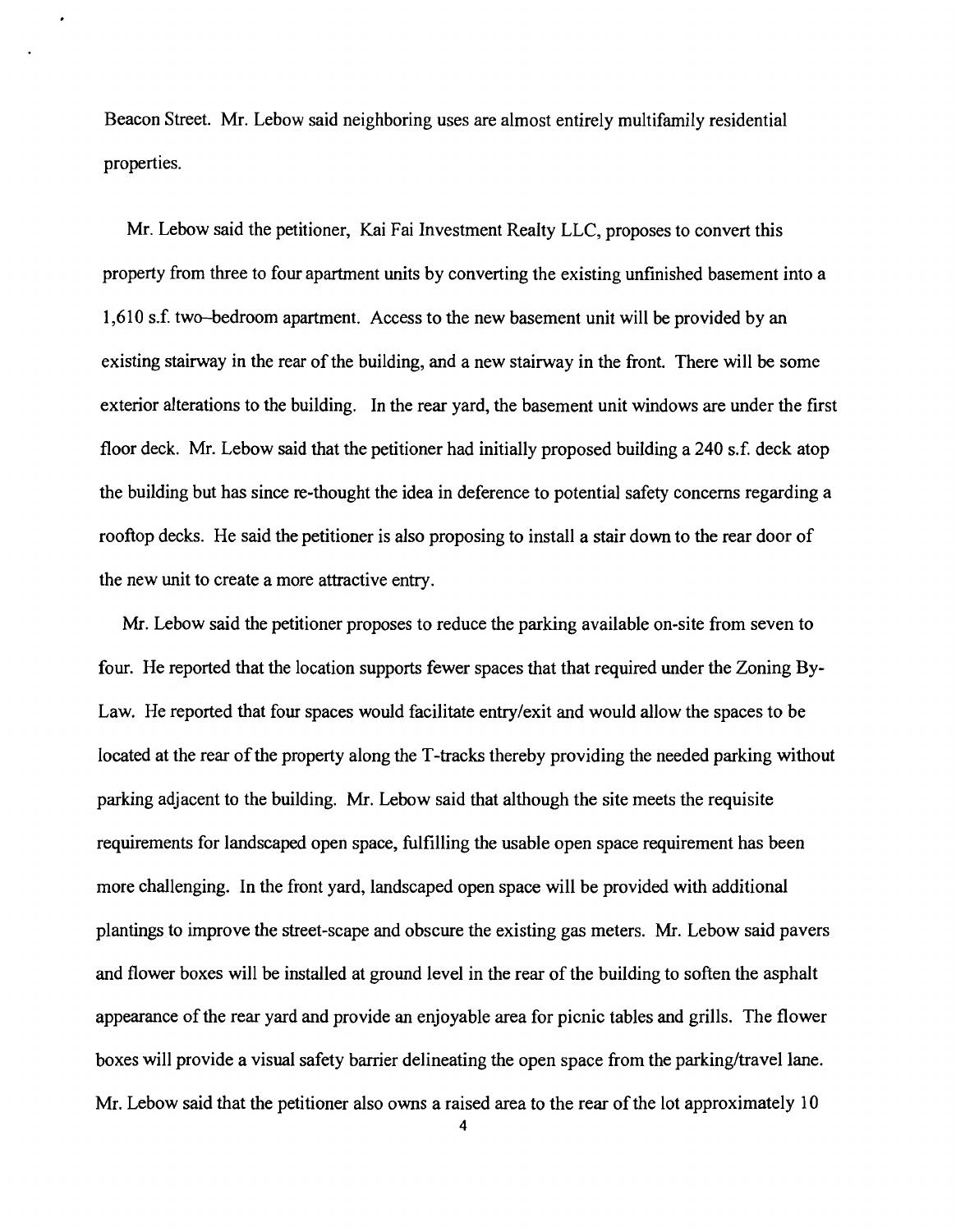by 40 feet. He said the petitioner intends to landscape this area with hearty plants to soften the substantial retaining wall and provide some needed usable open space. He said that the T enjoys an easement across this property but he surmised that they would have no problem with the owner providing landscaping. Mr. Lebow reported that the interior design of the new unit will be efficient and the height of the exterior windows will provide abundant light and air. The wife of the petitioner is an architect and Mr. Lebow reported that she will be providing the final plans.

Attorney Gladstone reported that the planning staff thought the plan before the Board was an example of good urban design. He said the challenge in this case was to come up with a plan that looks pleasing and is allowable within the legal framework of the Zoning By-Law. He said parking has not been a big issue in this case, he said that the By-Law allowed the parking requirement to be adjusted downward to the five requested spaces. Attorney Goldstone referring to the site plan dated 3/11/10 said the petitioner's preference is for the five car layout without the stairs to the useable open space by the T, if they were required to make this space indeed useable. Either the five or four car layout may be allowed by special permit. To the question of whether the space near the T tracks is actually usable, Attorney Goldstone opined that useable open space could include gardening and that it is not uncommon for crops such as grapes to be grown on a trellis similar to the retaining wall that retains the area in question. While there seems to be an adequate amount of landscaped open space Attorney Goldstone said useable open space with its 15 foot minimum dimension is more problematic. He said however that this dimensional requirement could be waived at the pleasure of the Board under §5.43, waiver of dimensional requirements providing counterbalancing amenities are provided. Attorney Goldstone cited several cases over the last three years that the Board used this section to overcome dimensions less than the required fifteen feet. As to counterbalancing amenities he cited the extensive landscaping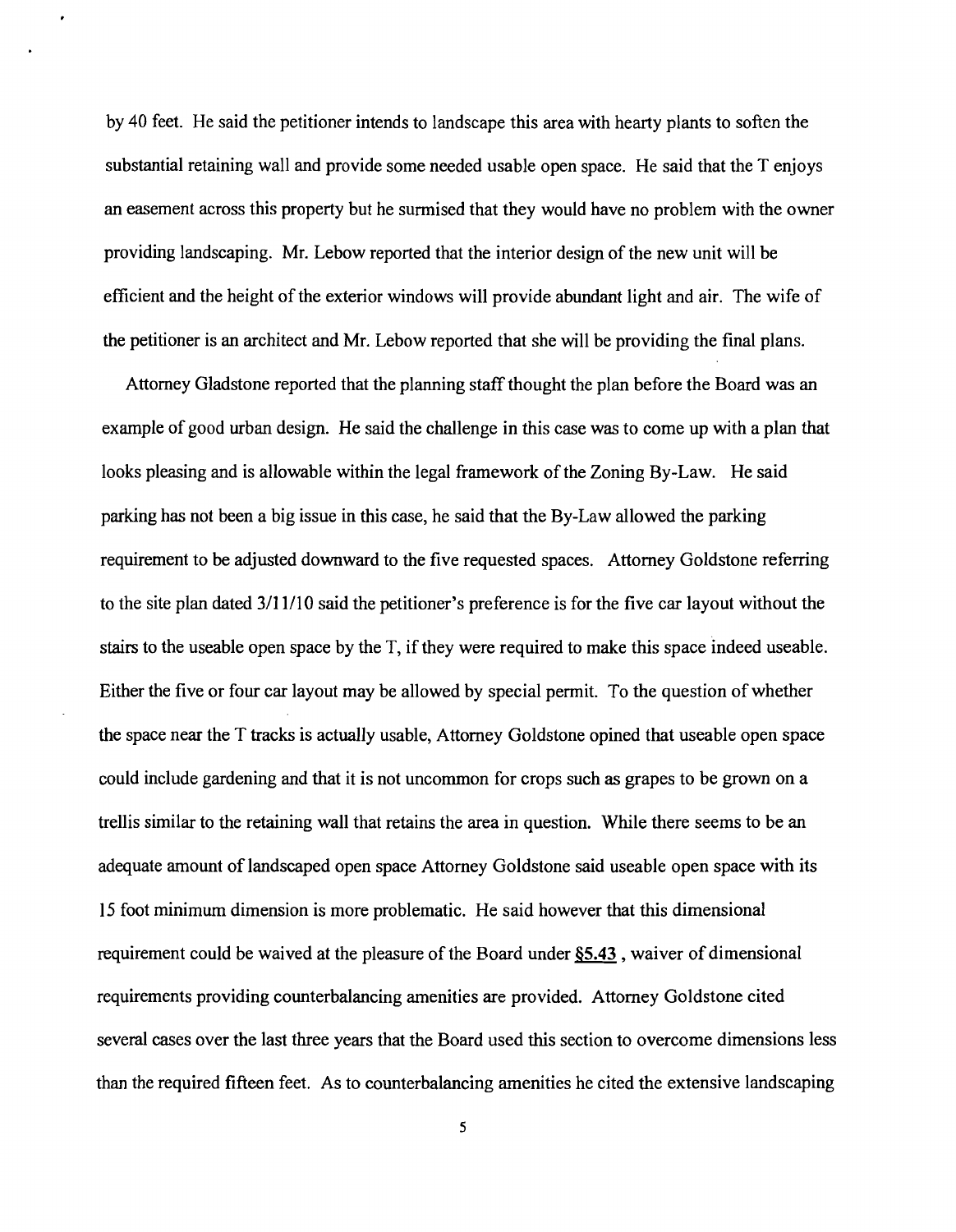planned for the lot as well as the new area behind the building done with pavers and flower boxes. Attorney Goldstone maintained that they had the requisite square footage for the district but lacked in some cases the fifteen foot minimum required by the By-Law. Attorney Goldstone said his client wanted initially to build a roof deck in order to accommodate the useable open space requirement but citing safety concerns of the Building Commissioner opted instead to count the three decks already on the rear of the building. He pointed out however, that while the decks are very long, their depth does not meet the fifteen foot minimum dimension requirement. As to precedent, Attorney Goldstone reminded the Board that there was another case that had difficulty meeting the minimum open space requirement. He said that 48-50 Jamaica Road was across the street from a playground not unlike the petitioner's proximity to Waldstein Playground. Attorney Goldstein said in that case relief was granted in the form of a special permit under §5.43. 23 Strathmore was also given similar relief in consideration of its proximity to the park and MBTA he said.

Referring to the 10' x 40' space near the MBTA tracks Chairman Zuroff asked whether open space assigned to another entity could be counted a usable open space. The Building Commissioner responded that the petitioner in this case owned the land and barring any prior agreement to the contrary, he could develop it with landscaping. Regarding use of the existing decks, Mr. Zuroff asked whether their square footage could be counted collectively. Board Member Book responded that the Board had in the past allowed exclusive use areas to be counted collectively. Board Member Hussey spoke about depressing the area under the first floor porch to create a dedicated area for the inhabitants of the proposed basement unit. Board Members discussed this option and concluded that the depression might create a safety issue with cars maneuvering in close proximity.

6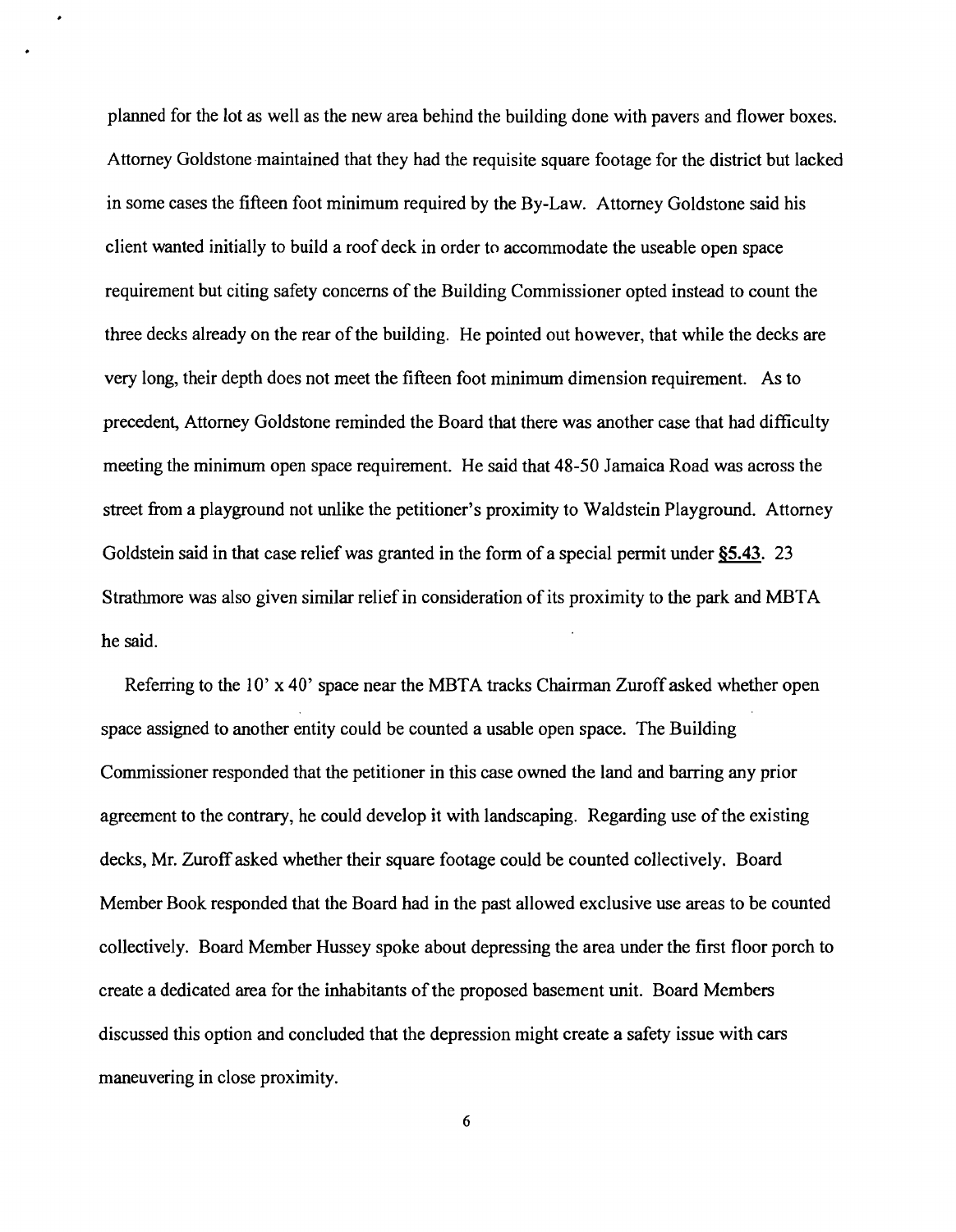The Chairman asked whether anyone in attendance wished to speak in favor or against the

proposal. No one rose to speak.

Courtney Synowiec, planner, delivered the findings of the planning staff.

# Section 5.05 - Conversions

When converting a dwelling to create additional dwelling units in an M District, the Board of Appeals may by special permit waive any dimensional requirements except minimum lot size, provided no previously existing nonconformity to such requirements is increased and all other requirements of the By-law for conversions are met.

## Section 5.09.2.d - Design Review

A special permit is required for any exterior alterations to multiple dwellings with 4 or more units on the premises, whether contained in one or more structures. All of the design standards in paragraph (d) have been met and comments on the most relevant follow:

a. Preservation of Trees and Landscape – There currently is virtually no landscaping on this property. It appears any landscaping that was installed in the front yard was a casualty of the basement windows being removed and enlarged (resulting in a stop work order). At the very least, this landscaping should be restored as it has already been disturbed by this proposal.

b. Relation of Buildings to Environment - Impacts on abutting properties should be minimal, as the existing building footprint will not be changing.

c. Relation of Buildings to the Streetscape and Neighborhood - The alterations to the building fayade are unlikely to have a negative impact on the neighborhood, however, the addition of another roof deck in a neighborhood that is predominantly populated by students may raise noise concerns.

#### Section 5.20 - Floor Area Ratio

|                                                                                                                                                                                                                               |         | Allowed                             |                    |       |                         |
|-------------------------------------------------------------------------------------------------------------------------------------------------------------------------------------------------------------------------------|---------|-------------------------------------|--------------------|-------|-------------------------|
|                                                                                                                                                                                                                               | ರಾಸ. ಎಲ | <b>SEARCH AND REAL PROPERTY AND</b> | <b>PLACE X POT</b> |       | AAAA<br>CAPACKER A TELL |
|                                                                                                                                                                                                                               | .       | 1.8                                 | 1.54               | 1.76  |                         |
| <b>MARKET CONTRACT</b>                                                                                                                                                                                                        | $00\%$  | 20%                                 | 90%                | 7%    | Special Permit*         |
| A MARITIM AND THE RESIDENCE OF A STATE OF A STATE OF A STATE OF A STATE OF A STATE OF A STATE OF A STATE OF A<br>AAARTHI SEES<br>rea <sub>3</sub> (s.f.)<br>THE R. P. LEWIS CO., LANSING, MICH. 49-14039-1-120-2012 P.M. 2012 | 5,854.5 | ,025.4                              | 5,268              | 6,878 |                         |

\* Under Section S.22.3.b.2 the Board may allow by special pennit an interior/exterior addition up to 120% of the pennitted gross floor area so long as the maximum allowed FAR of 120% has not been reached.

# Section 5.50 - Front Yard Requirements Section 5.60 - Side Yard Requirements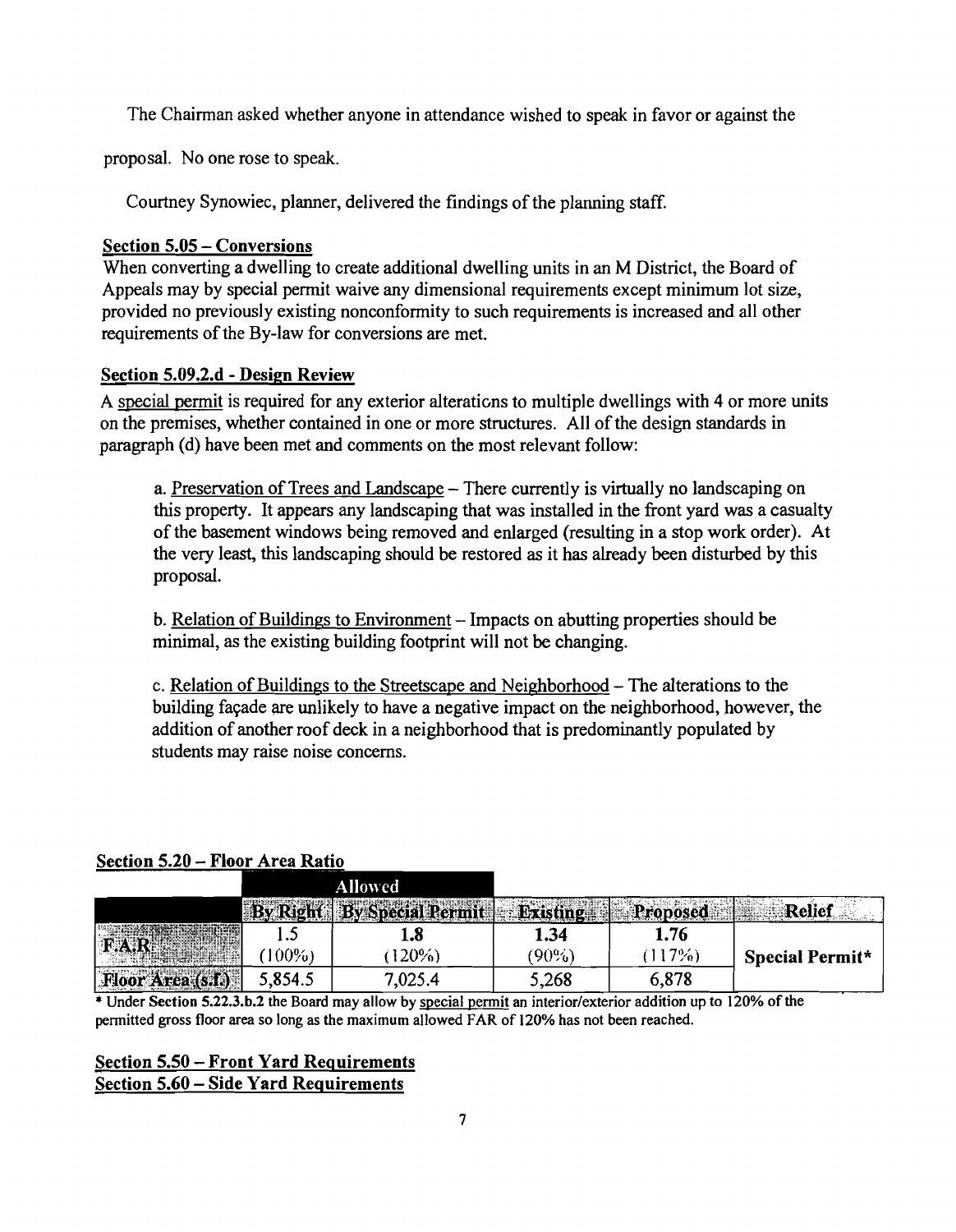# Section 5.70 - Rear Yard Requirements Section 5.90 - Minimum Landscaped Open Space Section 5.91 - Minimum Usable Open Space

| <b>Dimensional Requirements</b>                        | Required/Allowed              | <b>Existing</b>             | Proposed               | <b>Relief</b>     |
|--------------------------------------------------------|-------------------------------|-----------------------------|------------------------|-------------------|
| Front Yard Setback                                     | 15 ft.                        | 11'6"                       | 11'6"                  | Special Permit**  |
| Side Yard Setback                                      | 13.8 ft.                      | Est. 4 ft.                  | Est. 4 ft.             | Special Permit ** |
| <b>Rear Yard Setback</b>                               | $30$ ft.                      | 48'9"                       | 48'9"                  | <b>Complies</b>   |
| Minimum Landscaped<br><b>Open Space</b><br><b>*服保料</b> | $11.5%***$<br>(791 s.f.)      | 11%<br>$(584 \text{ s.f.})$ | 14%<br>(960 s.f.)      | <b>Complies</b>   |
| Minimum Usable<br>Open Space                           | 15%<br>$(1,031 \text{ s.f.})$ | 0                           | 3%<br>$(240 s.f.)$ *** | Variance          |

\*\* Under Section 5.43, the Board of Appeals may waive yard and setback requirements if a counterbalancing amenity is provided. The applicant is proposing to construct additional landscaped and recreational open space in the rear yard of the building.

\*\*\* Under Section 5.91.2.e, landscaped area above ground level may be counted up to 50% of the required landscaped open space provided that for every two percent counted toward open space, an additional one percent of open space shall be provided at ground level. The applicant is proposing to construct a  $15' \times 16'$  roof deck.

#### Section 6.01.2a – General Regulations Applying to Required Off0Street Parking Facilities Section 6.02.1- Table of Off-Street Parking Space Requirements Section 6.04.2.b - Design of All Off-Street Parking Facilities Section 6.04.2.c - Design of All Off-Street Parking Facilities

Section 6.04.4.f- Design of All Off-Street Parking Facilities Section 6.04.5.b - Design of All Off-Street Parking Facilities

| <b>Parking Requirements</b>                  | Required/Allowed | <b>Existing</b> | <b>Proposed</b> |                              |
|----------------------------------------------|------------------|-----------------|-----------------|------------------------------|
| <b>Standard Stall David Co</b>               | 18 feet          | 18 feet         | 18 feet         | Complies                     |
| <b>Clear Backing Distance</b>                | 23 feet          | 24 feet         | 24 feet         | Complies                     |
| Parking Area Side and<br>Rear Setbacks Marsh | 5 feet           | 0 feet          | 0 feet          | Special Permit <sup>3</sup>  |
| <b>Parking Spaces</b>                        |                  |                 |                 | Special Permit <sup>§§</sup> |

 $\frac{1}{2}$ Under Section 6.04.12 the Board of Appeals may waive dimensional requirements for parking facilities to serve existing buildings.

 $^{88}$ Under Section 6.01.2.a, the Board of Appeals may waive up to one half of the required parking spaces when a structure is converted for one or more additional dwelling units. The structure would contain three three-bedroom units and one two bedroom unit for a total of 7.9 required parking spaces.

# Section 8.02.2 - Alteration or Extension

A special permit is required to alter or enlarge a pre-existing non-conforming structure.

Ms. Synowiec said that the Planning Board was not supportive of this proposal. The Planning

Board feels the applicant did not submit a sufficient amount of information and noted there were

inconsistencies on the plans. The Planning Board would like the applicant to submit a certified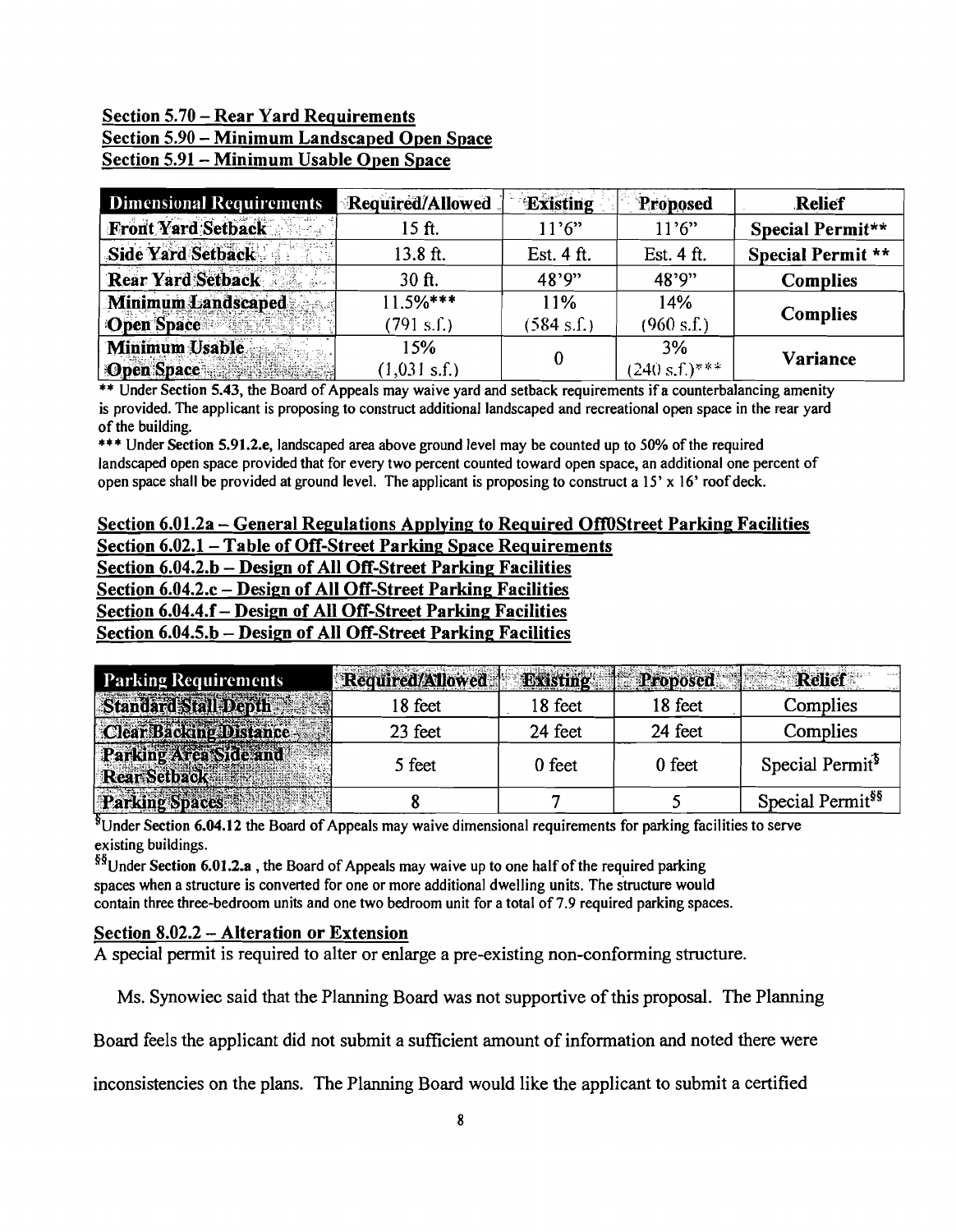site plan, as the plans the applicant's engineer made were based on an existing survey which contains conflicting dimensions. The Planning Board also would like to see a section of the rear yard to show the landscaped strip between the parking and the MBTA parcel, as the plans are misleading because the landscaped strip is not at ground level but is above grade behind a retaining wall. The Planning Board also noted that a section of the rear stairs would be helpful as the elevations do not give enough detail with respect to materials or dimensions for the stairs. The Planning Board also did not feel the proposal met the criteria for a variance. The Planning Board believes that despite the fact that applicant is improving the nonconformity of minimum usable open space by proposing to construct a roof deck; the applicant did not provide an argument consistent with the criteria under MGL Chapter 40A.

Finally, the Planning Board notes that as the applicants started work without permits several months ago, all of the landscaping in the front yard has been destroyed and the windows are boarded up. These conditions have been noted by neighbors and have generated complaint. The Planning Board would like the applicant to replace the landscaping in the front yard and complete the work on the windows, with permits, despite the fact that they do not recommend relief for this proposal. Therefore, the Planning Board unanimously recommended denial of the plans by FSL Associates, dated 12/17/09 and revised 3/8/10.

The Chair then called upon Michael Shepard the Brookline Building Commissioner. Mr. Shepard stated that the plan before the Board takes care of a lot of issues. The grounds of the building were in the past poorly maintained. The inclusion of landscaping would in his opinion go a long way towards helping this situation. Mr. Shepard opined that most of the below grade units in the neighborhood, given their proximity to the schools, were inhabited by college students. A reduced parking requirement would work given the parking history of the area, he said. Mr.

9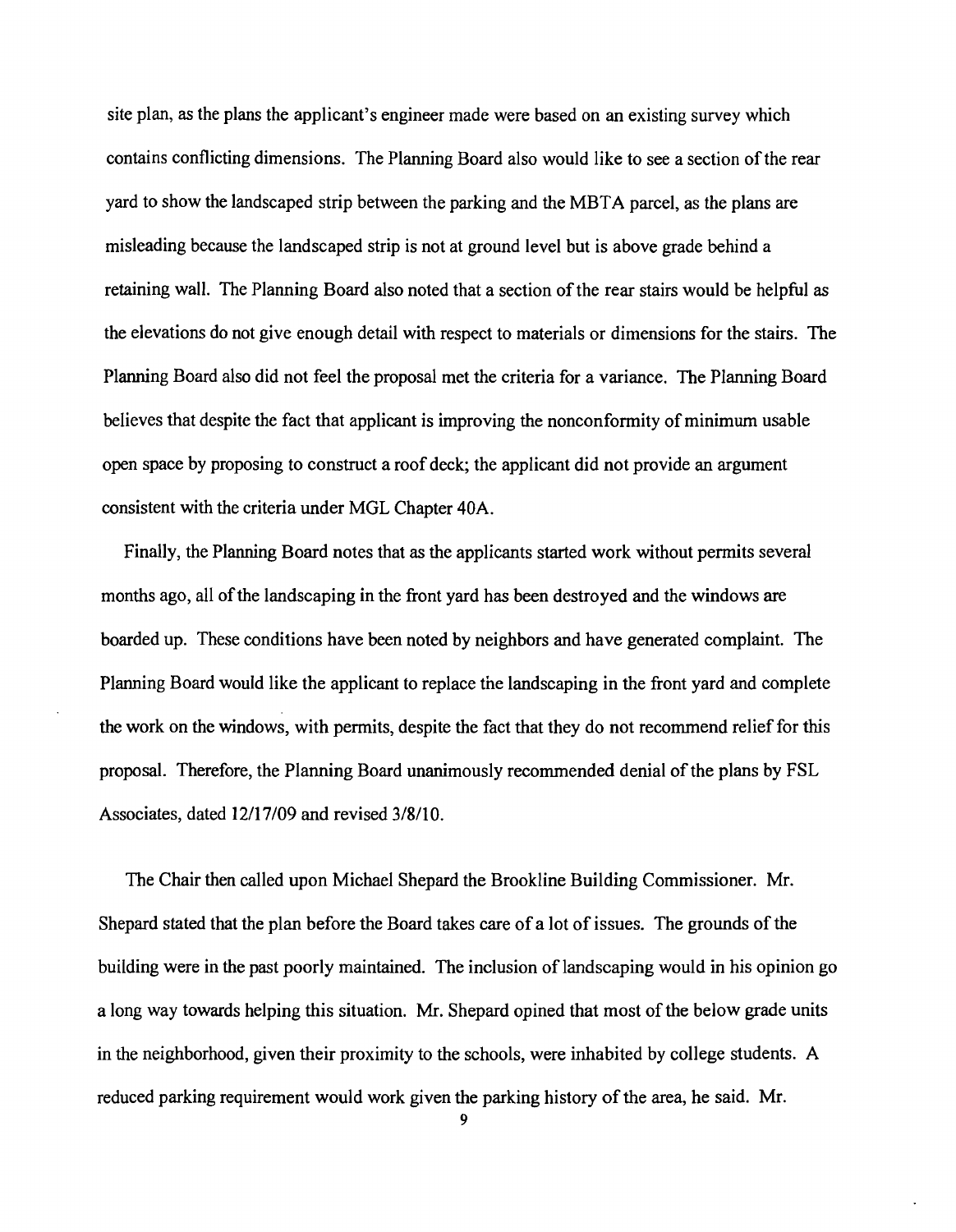Shepard observed that many of these pre-existing, non-conforming apartment buildings could never meet the requirements for useable open space. Mr. Shepard said that to be truly usable the elevated area adjacent to the MBTA tracks should have some sort of stairs. He said that the parking should be limited to four spaces and with or without stairs, the parking should be diagonal to facilitate ease of entry/exit given the close proximity to the open space directly behind the building. Mr. Shepard also said something more permanent like bollards should be installed to separate the vehicular access from the pedestrian use of the open space. He opined that flower boxes, while more pleasing from a landscape perspective, are easily moved or not maintained and would do little to insure the safety of the inhabitants or visitors to the building. Speaking to the interior layout of the space, Mr. Shepard said the Building Code would have to be satisfied in this respect. Mr. Shepard said in his opinion special permit relief under §5.05, conversions was not appropriate as this section does not allow one to exacerbate a pre-existing, non-conforming condition, the lack of useable open space. As to the applicability of **§5,45** in this instance, Mr. Shepard said he would leave that to the Board.

During deliberations the Board discussed the case. Chairman Zuroff stated that he felt four parking spaces were all the Board could approve given the size of the proposed spaces and their proximity to the alley behind the premises. Mr. Book said that the Board has very recently used **§5,43** to modify the dimensional requirements of usable open space and he thought it was appropriate in this case as well. He said that in his opinion a compelling case for relief in the form of a variance was not made. Chairman Zuroff asked about the petitioner's ability to use the right of way adjacent to the tracks. Attorney Gladstone suggested that he would verify that the right-ofway at the rear of the property does not prevent its usage as usable open space or prevent landscaping being installed. Board Member Hussey recommended the elimination of the stairs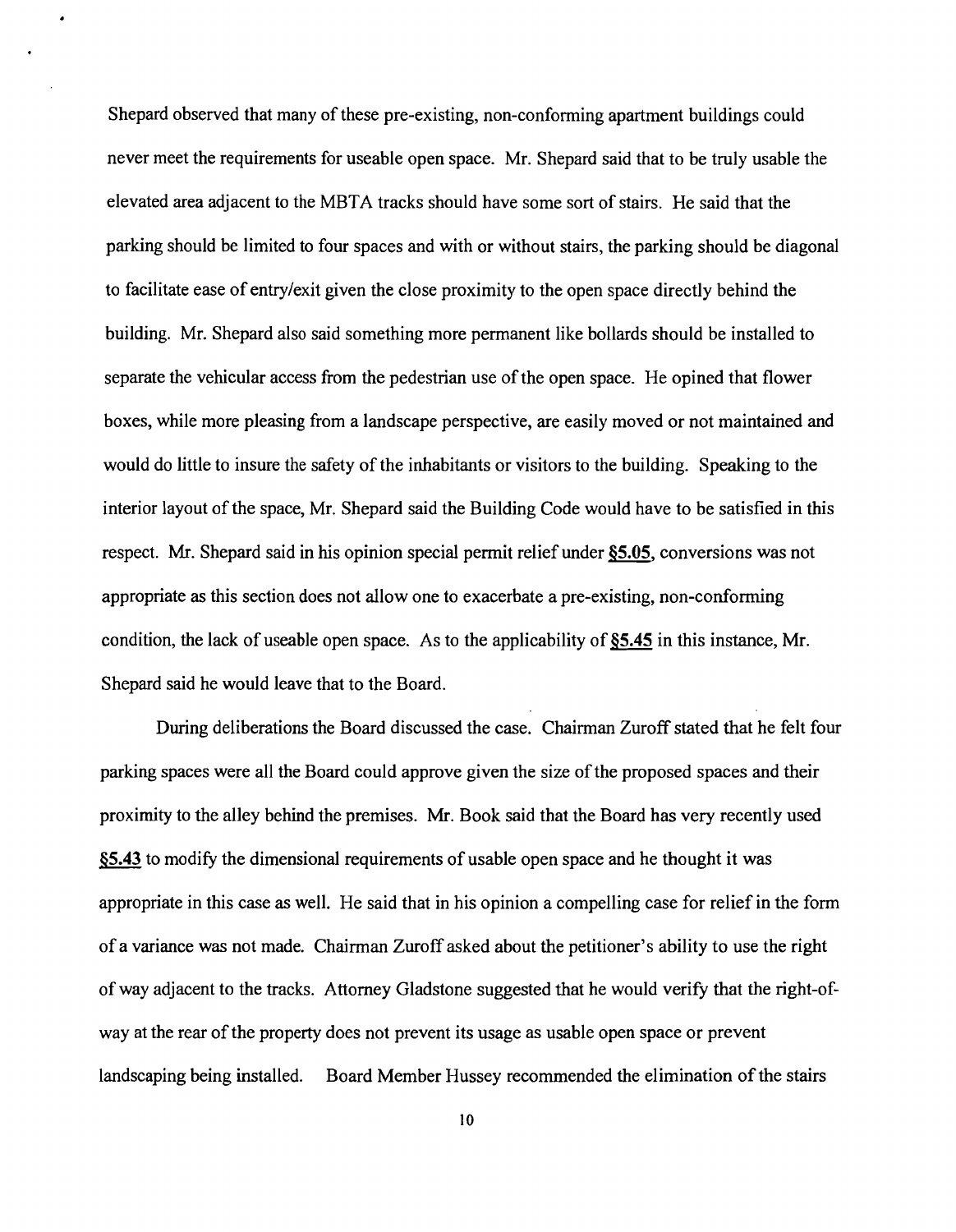to the area adjacent to the MBTA and changing the parking to diagonal. He also agreed with the Building Commissioner that the proposed flower boxes be replaced with bollards. Mr. Zuroff went on to say that he felt relief pursuant to Section 5.43 was warranted as the applicant was providing adequate counterbalancing ainenities and the proposal would be a benefit to the neighborhood. The Chairman stated that he believed that a case for granting the requested relief was made. The Building Commissioner opined that the Board should consider a condition that the decks, since they are being used as a portion of usable open space requirements, never be enclosed. Referring to Section 9.05 of the Zoning By-Law, Chairman Zuroff said the following prerequisites were met:

- a. The specific site is an appropriate location for such a use, structure, or condition.
- b. The use as developed will not adversely affect the neighborhood.
- c. There will be no nuisance or serious hazard to vehicles or pedestrians.
- d. Adequate and appropriate facilities will be provided for the proper operation of the proposed use.

The Board, having heard all testimony, and after review of the plans submitted, voted

unanimously to grant special permits under Sections 5.09.2.d, 5.22.3.b.2, 5.43, 6.01.2.a, 6.04.12

and  $8.02.2$  of the Brookline Zoning By-Law to allow the construction of the proposed addition,

The grant of relief was made with the following conditions:

- 1. Prior to the issuance of a building permit, the petitioner shall submit existing and proposed floor plans and elevations indicating all exterior alterations and materials stamped and signed by a registered engineer subject to the review and approval of the Assistant Director of Regulatory Planning.
- 2. Prior to the issuance of a building permit, the petitioner shall submit a final site plan prepared by a registered land surveyor indicating the dimensions of the lot as well as the building thereon, the location of decks and garbage storage and all parking spaces including dimensions subject to the review and approval of the Assistant Director of Regulatory Planning.
- 3. Prior to the issuance of a building permit, the petitioner shall submit a landscape plan prepared by a registered landscape architect for the front and rear yards indicating